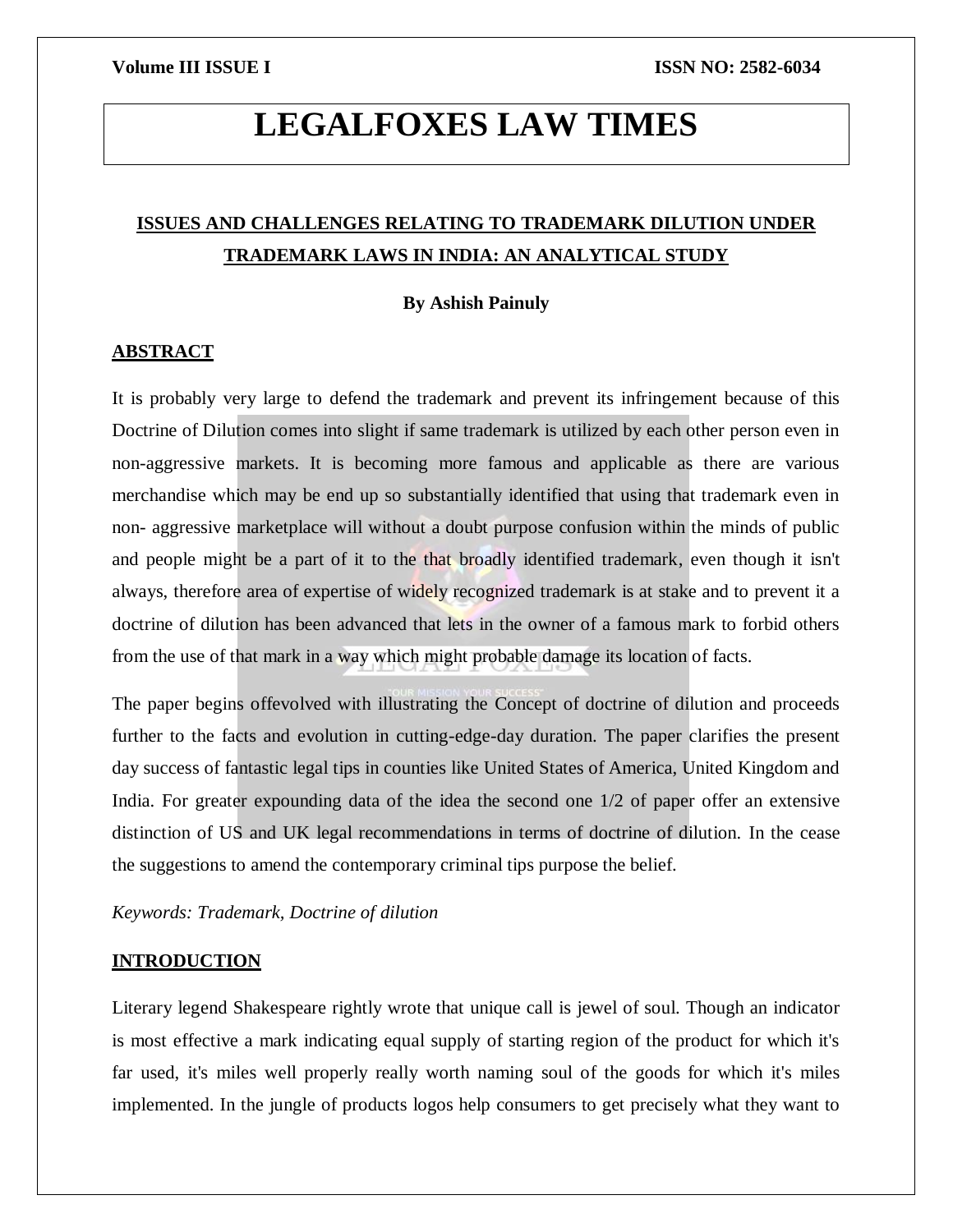shop for. Trademarks are the foundation of opposition for organizations and provide the freedom of desire to customers. Therefore, it's miles important to defend the trade name and change mark, and its area of expertise. A alternate mark isn't to be diluted through all people, so some of the worldwide locations has protected by way of manner of creating a statute.

#### **CONCEPT**

 $\overline{a}$ 

Trademark regulation usually offers with the safety of mark from being infringed. A scenario if arises, in which a person now not felony by manner of using the trademark proprietor, uses the same or comparable items, bought through way of the use of the trademark owner, is taken into consideration a infringement of trademark and therefore remedy is granted to the owner of trademark thru way of the courtroom . However, in masses of jurisdictions, the idea of dilution has developed recently to shield logos as a assets right, securing the investment the trademark proprietor has made in setting up and selling a strong mark.<sup>1</sup>

Trademark dilution is a pretty new concept in intellectual assets jurisprudence. The idea of doctrine of dilution is a very complicated concept of regulation of emblems, and it is in particular tough to offer an reason behind and recognize, as J.T. McCarthy, a famend author has rightly said ―No a part of trademark law that I actually have encountered in my forty years of teaching and practising IP law has created so much doctrinal puzzlement and judicial incomprehension due to the fact the concept of dilution as a shape of intrusion on a hallmark. It is a frightening pedagogical project to provide an motive for even the essential theoretical concept of dilution to university college students, felony experts, and judges. I actually have tried mightily. I remember that few can successfully offer an cause in the back of it without encountering clean stares of incredulity or worse, nods of records which mask and conceal puzzlement and misconceptions. Even the U.S. Supreme Court has did now not hold near the contours of the doctrine.<sup>2</sup>

Doctrine of dilution is an indicator law concept that permits the owner of a well-known trademark to forbid others from the use of that mark in a way of that might lessen its distinctiveness. The doctrine of dilution isn't similar to unique kinds of infringement inside the enjoy that it gives a proper to the owner of trademark to prevent any person from the use of his

<sup>1</sup>BrajenduBhaskar, Trademark Dilution Doctrine: The Scenario Post TDRA, 2005' NUJS Law Review 1 NUJS L. Rev. 637 (2008).

<sup>2</sup> J.T. McCarthy, Proving a Trademark Has Been Diluted: Theories or Facts? 41 Houston L. Rev. 713, 726 (2004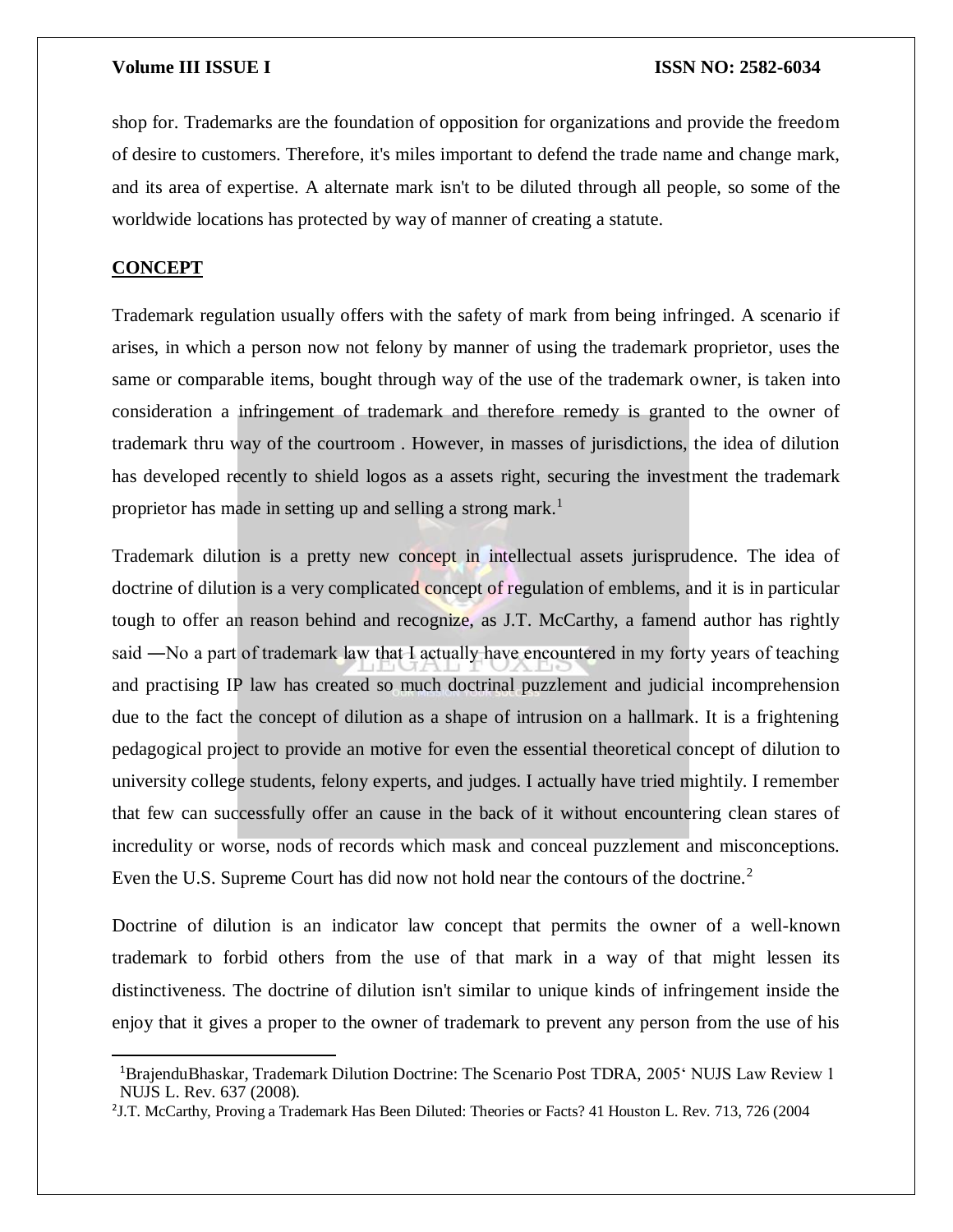trademark even in non competitive markets or in particular items or which has no competition with the products of proprietor of trademark. For example, a famous trademark used by one business enterprise to are searching for advice from hair-care merchandise might be diluted if every other employer started using a similar mark to consult breakfast cereals or spark plugs.

A trademark is diluted even as the use of comparable or same logos in distinct non-competing markets, technique that the trademark in and of itself will lose its potential to suggest a unmarried deliver. In different words, not like ordinary trademark law, dilution protection extends to trademark uses that do not confuse clients concerning who has made a product. Instead, dilution safety regulation targets to defend sufficiently robust trademarks from losing their singular affiliation within the public mind with a selected product, in all likelihood imagined if the trademark had been to be encountered independently of any product (i.e., simply the phrase Pepsi spoken, or on a billboard).<sup>3</sup>

Trademark dilution is described as —the impairment of an indicator's electricity or effectiveness because of the usage of the mark on an unrelated product, normally blurring the trademark's specific character or tarnishing it with an unsavory association.

Dilution, in truth, turn out to be described in phase 45 of the Lanham Act, 1946 of USA due to the fact the ―lessening of the potential of a famous mark to pick out and distinguish items or offerings, regardless of the presence or absence of competition or likelihood of confusion<sup>4</sup>.

Dilution normally takes the shape of blurring or tarnishment. Dilution through blurring, the conventional or ―traditional‖ dilution concept, takes region while modern or capability customers see the plaintiff's mark used in reference to exclusive devices and services.

### **HISTORY**

 $\overline{\phantom{a}}$ 

The beginning of trademark dilution idea is commonly because of Frank I. Schechter, trademark counsel for the producer of BVD undergarments, and his article, The Rational Basis of Trademark Protection, which seemed within the Harvard Law Review in 1927, which delivered the concept of dilution to the criminal and academic global. Mr. Schechter severely criticized the

<sup>3</sup>Ty Inc. v. Perryman, 306 F. 3d 509 (7th Cir. 2002).

<sup>4</sup>15 U.S.C. § 1127 (Supp. V 1998).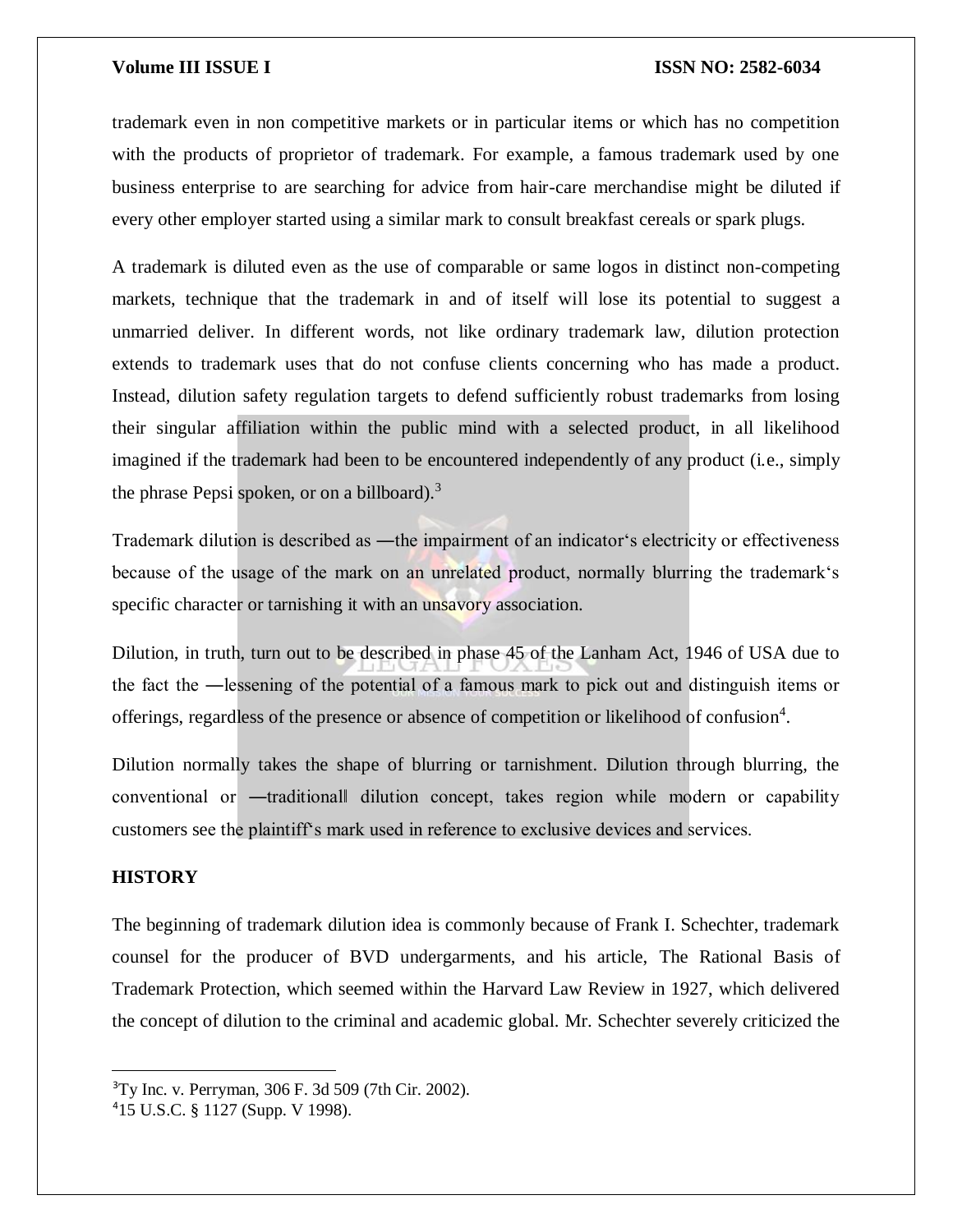dominion of early trademark regulation, recommending as an alternative that the upkeep of the distinctiveness of an indicator ought to represent the handiest rational basis for its safety. Schechter argued that the protection of change identity involves not most effective the question of deception of the majority,‖ however protection of the owner of the trademark who should be able to save you distinct human beings from vitiating the originality and strong point of that mark. He noted that if courts legal Rolls-Royce Restaurants, Rolls-Royce Cafeterias, Rolls-Royce Pants and Rolls-Royce Candy, in ten years you'll no longer have the Rolls- Royce mark any extra.<sup>5</sup>Even though, Schechter is called the daddy of dilution, the idea of dilution is concept to have originated in Germany in a case concerning the mark Odel" for mouthwashes ensuing inside the cancellation of the identical mark for metal products..The courtroom spotting the concept of dilution held that, the complainant's potential to compete with different producers of mouthwashes can be impaired if the significance of its mark come to be lessened'. The courtroom further recognized the immorality ("Gegen Die GutenSitten") of trading upon the recognition of a famous mark on the idea that the consumer who sees or hears the mark right now pals the goods with the goods for which the mark has emerge as famous. The court concluded that the proprietor of the mark has an hobby in due to the truth that its mark isn't diluted it'd lose its selling power if everybody used it because the designation in their gadgets.

#### **EVOLUTION AND ACCEPTANCE**

 $\overline{a}$ 

For approximately two a few years from the Schechter's famous Article there has been now not masses improvement and increase of Doctrine of Dilution of Trademarks in any country.

### **Evolution and Acceptance in United States of America**

As such there was no concrete improvement of dilution doctrine however there had been enough judicial picks spotting the Doctrine of Dilution, certainly one of them is introduced by way of way of way of Judge Learned Hand<sup>6</sup> wherein he provided the opinion helping the dilution doctrine. Early tries to enact a federal dilution statute inside the U.S. Failed. In the early Nineteen Thirties, Congress declined to bypass the "Perkins Bill," drafted within the primary thru Schechter. During this era an array of advocates known as for motion to prevent to investors

<sup>5</sup>Civil Court, Elberfield 25 JuristicheWochemschrift 502; XXV Markenschutz and Wettbewerb 264 (Sept. 11, 1925 6Yale Electric Corp. v. Robertson, 12.26 F.2d 972 (2d Cir. 1928).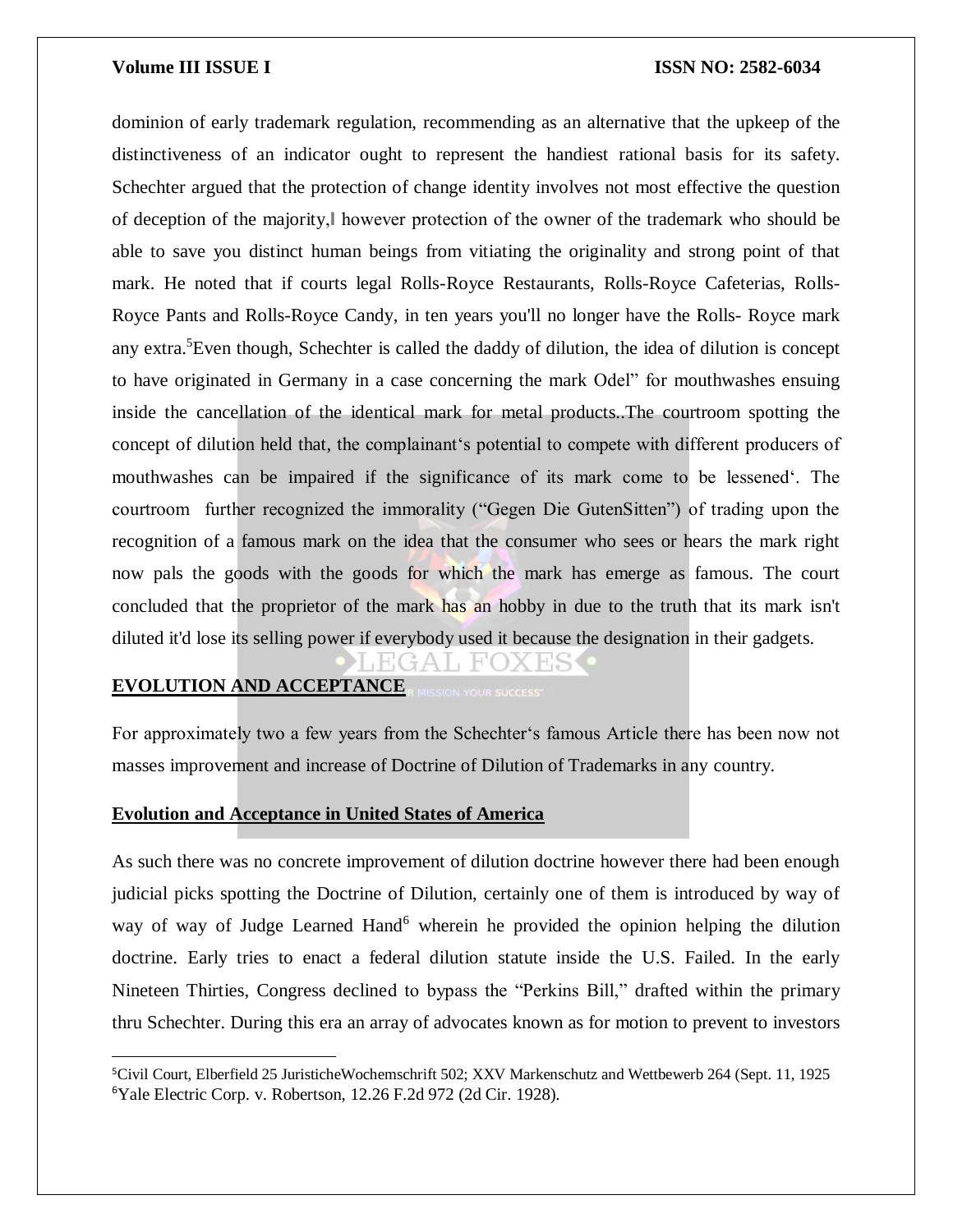from reaping in which that they'd not sown. By 1942, the dilution idea found properlyexpressed help in Justice Felix Frankfurter's recognition of the commercial magnetism‖ of a mark as a assets right entitled to protection. Writing for the U.S. Supreme Court in *Mishawaka Rubber &*  Woolen Manufacturing Co. V. S.S. Kresge Co.<sup>7</sup> he located:

The safety of a trademark is the laws popularity of the highbrow characteristic of symbolsexchange-mark is a vending short-lessen which induces a client to choose out what he desires, or what he has been induced accept as actual with he goals. The proprietor of a mark exploits this human propensity via making every try and impregnate the surroundings of the market with the drawing energy of a congenial image. Whatever the way employed, the intention is the equal - to carry thru the mark, in the minds of ability customers, the desirability of the commodity upon which it seems. Once that is attained, the trademark owner has some factor of rate. If each distinct poaches upon the economic magnetism of symbols he has created, the owner can gain prison redress.

### **The Road towards the Federal Dilution Statute**

The need for federal dilution statute grew as states contradictorily performed state dilution statutes, and dilution requirements were furthered thru misapplications of the triumphing Lanham Act40 and unfair opposition law. This added approximately the need for uniformity and truth for trademark owners. As a end stop result, US Congress amended the Lanham Act to create a federal purpose of motion for trademark dilution. Thence, Dilution havegrow to be ultimately adopted within the federal law in 1995 through the Federal Trademark Dilution Act (FTDA) 1995 homogenizing the concept inside the path of country. The FTDA consists of an motion for dilution into the American Trade Marks Act of 1946 (otherwise called the Lanham Act). In some of the elements the FTDA could not worked truely and brought about confusion and conflicting conditions. Therefore, Trademark Dilution Revision Act was handed in 2005. This Act emerge as truly added approximately with the useful resource of the Supreme Court in Moseley v. V Secret Catalogue Inc. in which the Court held that the FTDA requires a holder of a famous trademark to illustrate actual in desire to probable dilution of its marks so you can get keep of injunctive remedy in opposition to trademark dilution. The TDRA guarantees

 $\overline{a}$ 

<sup>7</sup>316 U.S. 203, 205 (1942).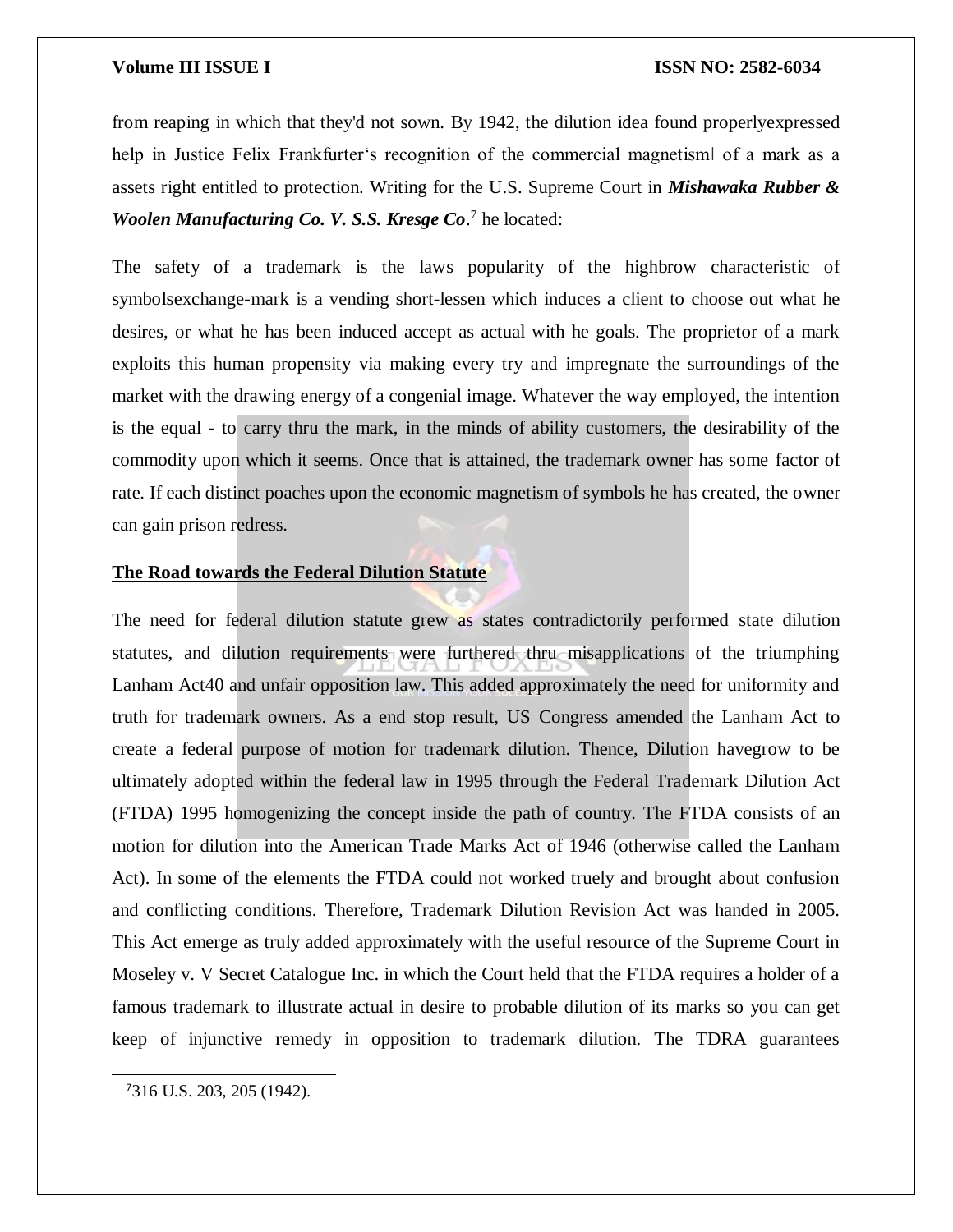rationalization of the regulation of trademark dilution. It addresses most of the shortcomings within the FTDA that resulted in conflicting and hard selections,<sup>8</sup>

#### **Evolution and Acceptance in India**

Statutory provisions regarding trademark dilution have been added for the primary time into Indian regulation with the passing of Trade Marks Act of 1999,50 which got here into effect in 2003.Fifty one Under Indian trademark law, the idea of dilution' has been especially expressed under Section 29 (4)fifty however there are different applicable sections53 which might be just like section 29(4). Yet thinking about their inception, those provisions have remained on the shelf, largely untouched for half of a decade. By assessment, dilution abilties prominently in litigation primarily based upon the not unusual law tort of passing off, to prevent the unauthorized use of a hallmark in a remarkable type of occasions.

It is pertinent to observe that during India, despite the fact that statutory popularity changed into enforced in 2003 however it must no longer be understood that there was no protection to the well known mark towards misappropriation in recognize of varied gadgets, earlier than passing of the Act. Under the remedy of passing off Indian Courts had applied dilution doctrine lengthy lower back, even in advance than TRIPS have become effective in January 1996, it won't be in gift form but vicinity of facts of the mark have emerge as included in some of the instances. In maximum times, redress has been claimed underneath the pinnacle of the tort of passing off through the claimant.

As early as 1969, the High Court of Bombay in *Sunder ParmanandLalwani and others v Caltex (India) Ltd<sup>9</sup>* held that use of Caltex for watches should mislead and purpose consumer confusion considering this mark modified into related through way of the usage of customers and public at massive with the well-known petrol and several oil merchandise.

In Daimler Benz *Aktiegesellschaft v. Hybo Hindustan<sup>10</sup>* Delhi High Court treated the idea of dilution. Though the court did not provide an motive of the concept of dilution in any amazing detail it allowed an injunction to the plaintiffs. The Court held that Benz' have become a mark of

 $\overline{a}$ 

<sup>&</sup>lt;sup>8</sup>Robert C. Scheinfeld And Parker H. Bagley, Trademark Dilution Act: An Evolutionary Shift In Focus' New York Law Journal Volume 236—No. 99 Wednesday, (November 22, 2006)

<sup>9</sup>1969 A.I.R. 24 (Bom.).

<sup>10</sup>AIR 1994 Del 239.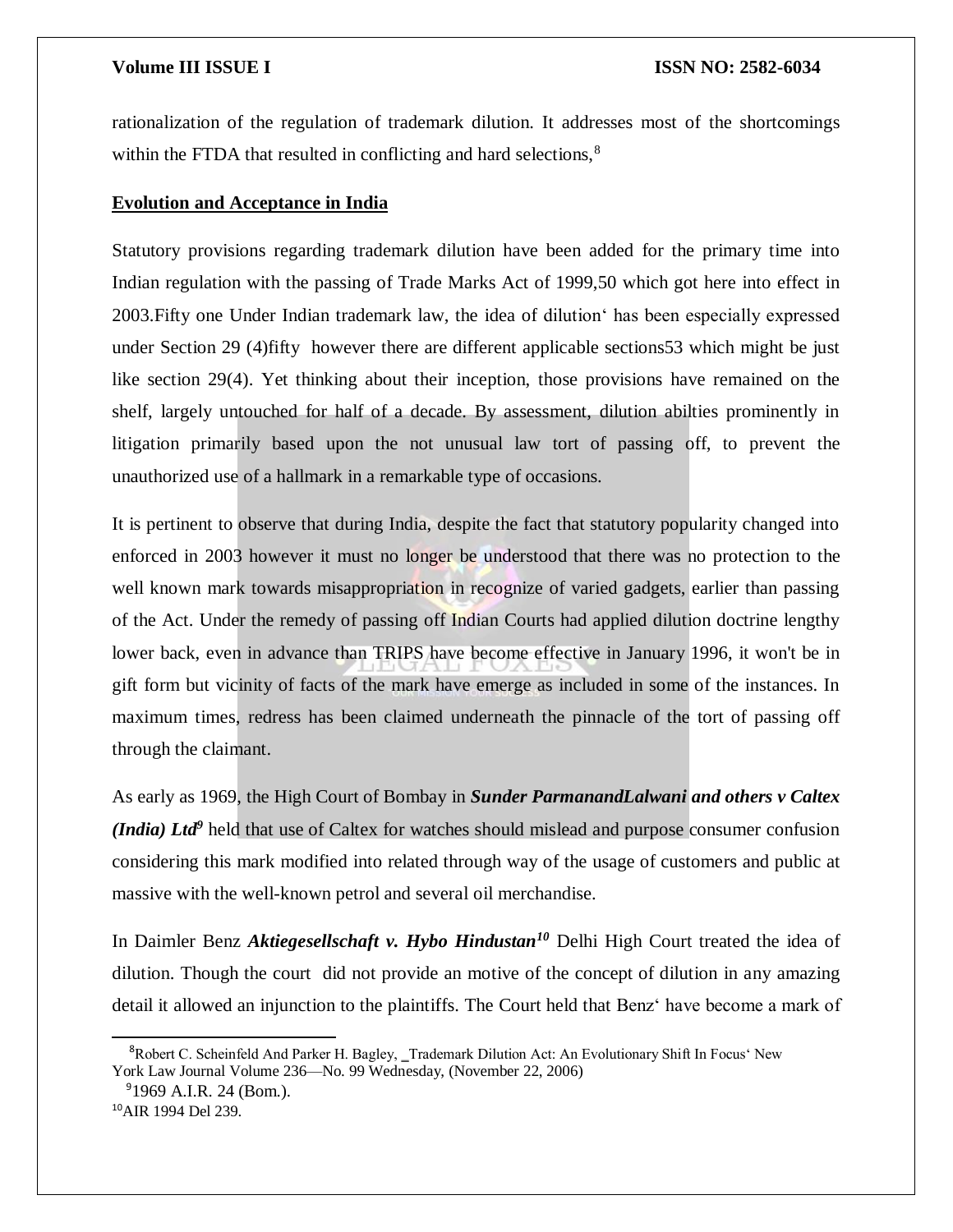worldwide recognition signifying the finest engineered automobiles in the global and is a photo of recognition and nice par excellence. The use of the mark Benz on underwear, it changed into held, would possibly surely dilute the integrity of the mark. Hence, court granted the arena-wellknown German automaker an injunction inside the path of the defendants' use of Benz at the side of a pointed person in a ring' on undergarments.

Therefore, it can be said that Indian courts with none statutorily compulsion blanketed broadly identified trademark efficaciously and in the long run it emerge as identified and normal through manner of the legislature in the shape of TMA, 1999.

#### **TRADEMARK DILUTION REVISION ACT, 2006**

TDRA got here into effect after the failure of FTDA in attractive the intention and desires correctly and also undo the effects of Moseley judgment. The TDRA, 2006 gives with some number one points. It makes many important modifications for clarifying the intention of Congress for passing of FTDA. The most crucial feature that plays through TDRA is disposing of confusion on key troubles of dilution. In confirmation of the provisions of TDRA, The Trademark Act, 1946 changed into furthermore amended. The definition of dilution united states of Trademark Act, 1946 has been stroke down by using manner of manner of change, in affirmation of TDRA, 2006.

### **PROVISIONS UNDERNEATH THE ACT**

### **STANDARD FOR DILUTION**

 $\overline{\phantom{a}}$ 

The TDRA establishes the probability of damage<sup>11</sup> good sized for dilution actions, in desire to actual dilution famous which became held in Moseley v. V Secret Catalogue Inc. The Supreme Court if so dominated that plaintiff need to display actual dilution, not sincerely a danger of dilution, to attain a dilution declare. Nevertheless, constant with cutting-edge law of US the proprietor of well-known trademark (plaintiff) want not to reveal actual damage due to dilution however most effective want to prove is that opportunity of damage. The TDRA explicitly states thatSubject to the requirements of fairness, the proprietor of a famous mark that is particular,

<sup>&</sup>lt;sup>11</sup>Trademark Dilution Revision Act, H.R. 683, 109th Cong.  $\S$  2(c) (2) (2006).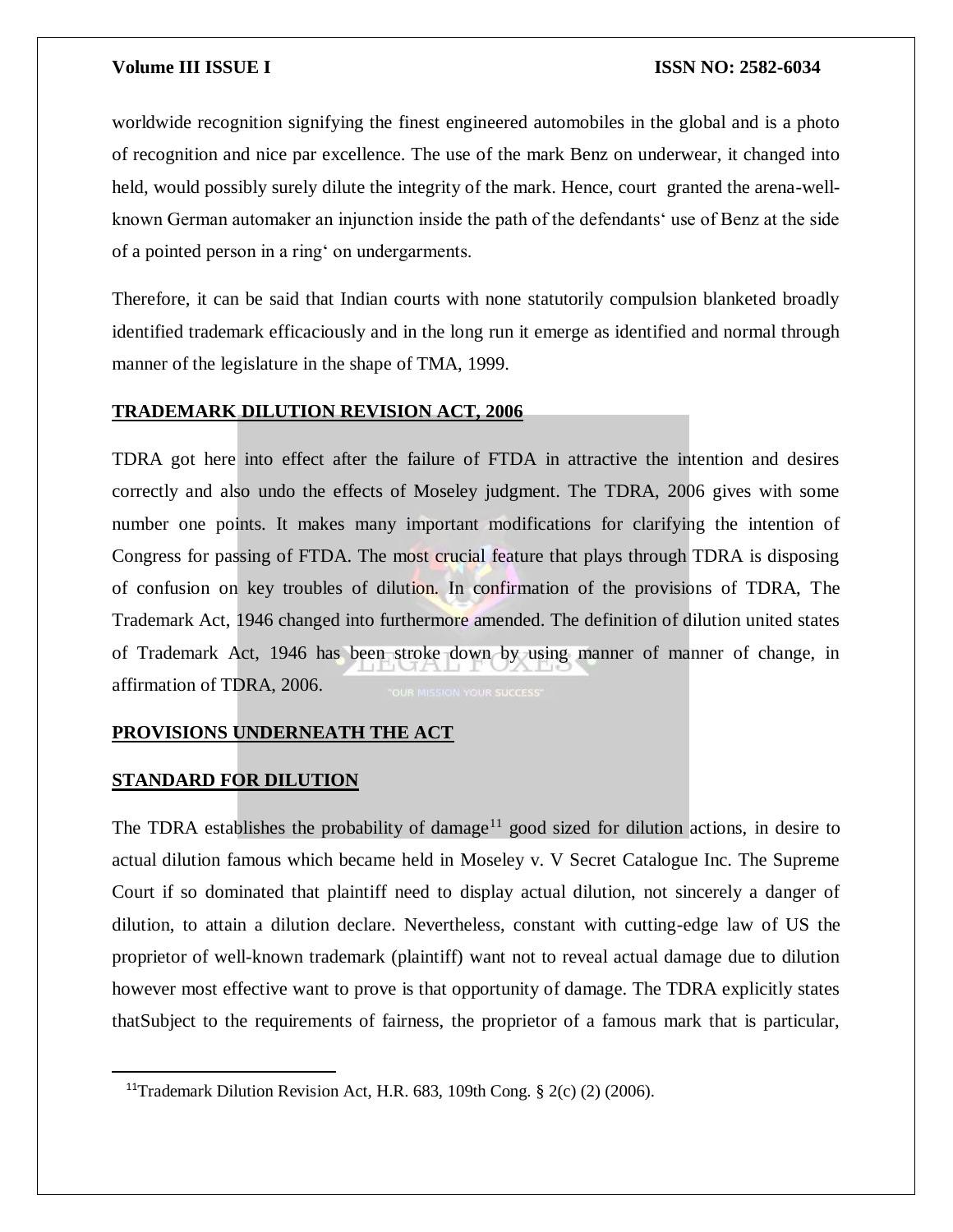inherently or via acquired robust point, can be entitled to an injunction towards another character who, at any time after the owner's mark has become famous, commences use of a mark or alternate call in change this is in all likelihood to purpose dilution thru blurring or dilution with the beneficial resource of tarnishment of the well-known mark, no matter the presence or absence of actual or in all likelihood confusion, of competition, or of real monetary harm.

Hence, now it would be easy for a plaintiff to show dilution, however hassle although arises as no criterion has been constant either with the useful resource of using courts or under Act itself to expose likelihood of harm' however we can preference that some unique criterion may be evolved by using the usage of courts in near destiny, for you to positioned a harm on any ambiguity or uncertainty.

### **TYPES OF DILUTION IDENTIFIED BELOW THE ACT**

Under TDRA types of dilution are identified, i.e. Dilution by way of Blurring, and dilution with the useful resource of Tarnishment. The Act moreover defines each kinds of dilution. First kind is Dilution with the useful resource of blurring is affiliation springing up from the similarity among a mark or change name and a well-known mark that impairs the individuality of the famous mark. $12$ **OLEGAL FOXES** 

Hence, for proving blurring, association want to be set up among a mark and well-known mark. It technique clients make an affiliation, i.e., a intellectual connection of relational significance, a number of the plaintiff's mark and the defendant's mark; secondly, there need to be similarity among a mark and a famous mark that ends within the customer to associate the plaintiff's mark with defendant's mark. Thirdly, it ought to damage the uniqueness of the famous mark.

#### **PROVISIONS MANAGING DILUTION BELOW THE ACT**

The lively protections for trademark dilution are granted to marks in Section  $10(3)$  of the Act, which especially protects registered trademarks and prohibits use of the mark in relation to objects or services which are not similar to those for which the exchange mark is registered, in

 $\overline{a}$ 

<sup>&</sup>lt;sup>12</sup>Trademark Dilution Revision Act, H.R. 683, 109th Cong. § 2(c) (2) (B) (2006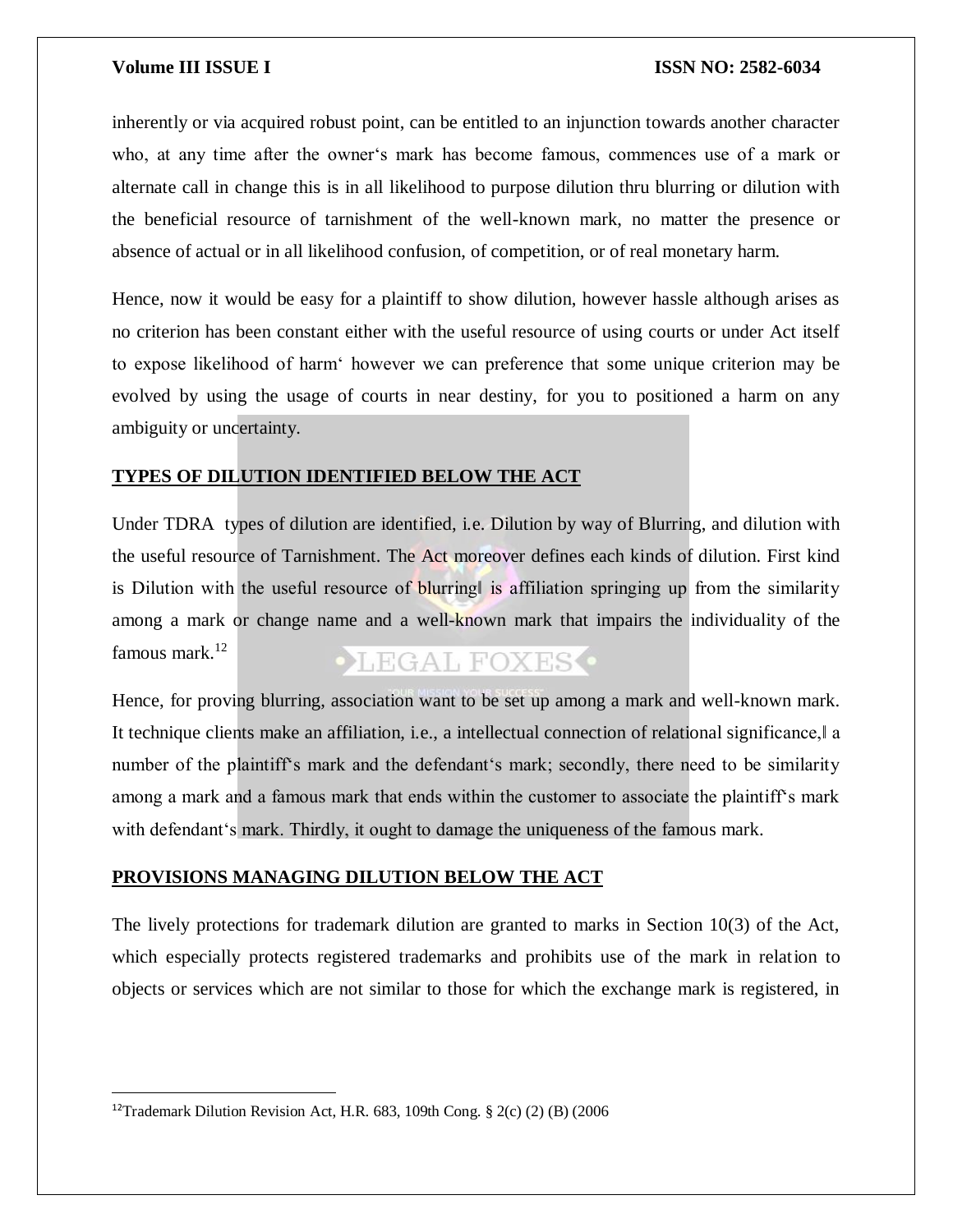which the trade mark has a reputation within the United Kingdom and using the sign akes unfair gain of, or is damaging to, the wonderful individual or the repute of the trademark.<sup>13</sup>

Now, it is a turn to describe the provisions handling dilution said beneath phase 10(3) regular with under said head.

### **STANDARD FOR SAFETY**

 $\overline{\phantom{a}}$ 

Under section  $10(3)^{14}$  no popular is determined for the safety of mark. Unlike different sections of the Act, a claim underneath Section 10(3) does now not require proof of misconception. For investigating approximately the usual of safety we might look in the direction of European Union Directives, as UK law came into existence because of the EU directives and almost comparable, however that still cannot help us as no longer whatever is expressly written regarding to standard of protection. Article 5(2) of the Directive, as protected into the national rules of the most of EU Member States, makes possible for an owner of a trademark to achieve this for —a popularity to prevent anyone from the usage of equal or similar marks in a way that —takes unfair advantage of, or is negative to, the excellent person orthe fame of the change mark. There isn't always this type of particular ruling with the aid of manner of European Court of Justice (ECJ) which offers with the problem, whether or not or now not anti-dilution plaintiffs want to display real, in region of probably, detriment or unfair advantage in each infringement instances orregistration demanding conditions. However, Advocate General Jacobs considered the issue in General Motors, noting that: Article 5(2), in assessment to Article 5(1) (b), does not refer to an insignificant threat or danger of its conditions being fulfilled. The wording is greater amazing: "takes unfair benefit of, or is bad to (emphasis brought). The country wide court ought to be glad of evidence of actual detriment, or of unfair advantage.

It is pertinent to note that the evaluation made by means of the use of Advocate General Jacobs, become neither regular, nor rejected by way of the ECJ explicitly, clearly, through manner of talking of detriment and unfair benefit without mentioning likelihood the ECJ appears to have tacitly everyday that actual unfair benefit or detriment is needed for infringement underneath Art.

<sup>&</sup>lt;sup>13</sup>Trade Marks Act, 1994, c. 26 (U.K.), For online version you may refer, available at: http://www.opsi.gov.uk/acts/acts1994 (Visited on May 01, 2021).

<sup>&</sup>lt;sup>14</sup>Section 10 (3) A person infringes a registered trade mark if he uses in the course of trade a sign which— (a) is identical with or similar to the trade mark,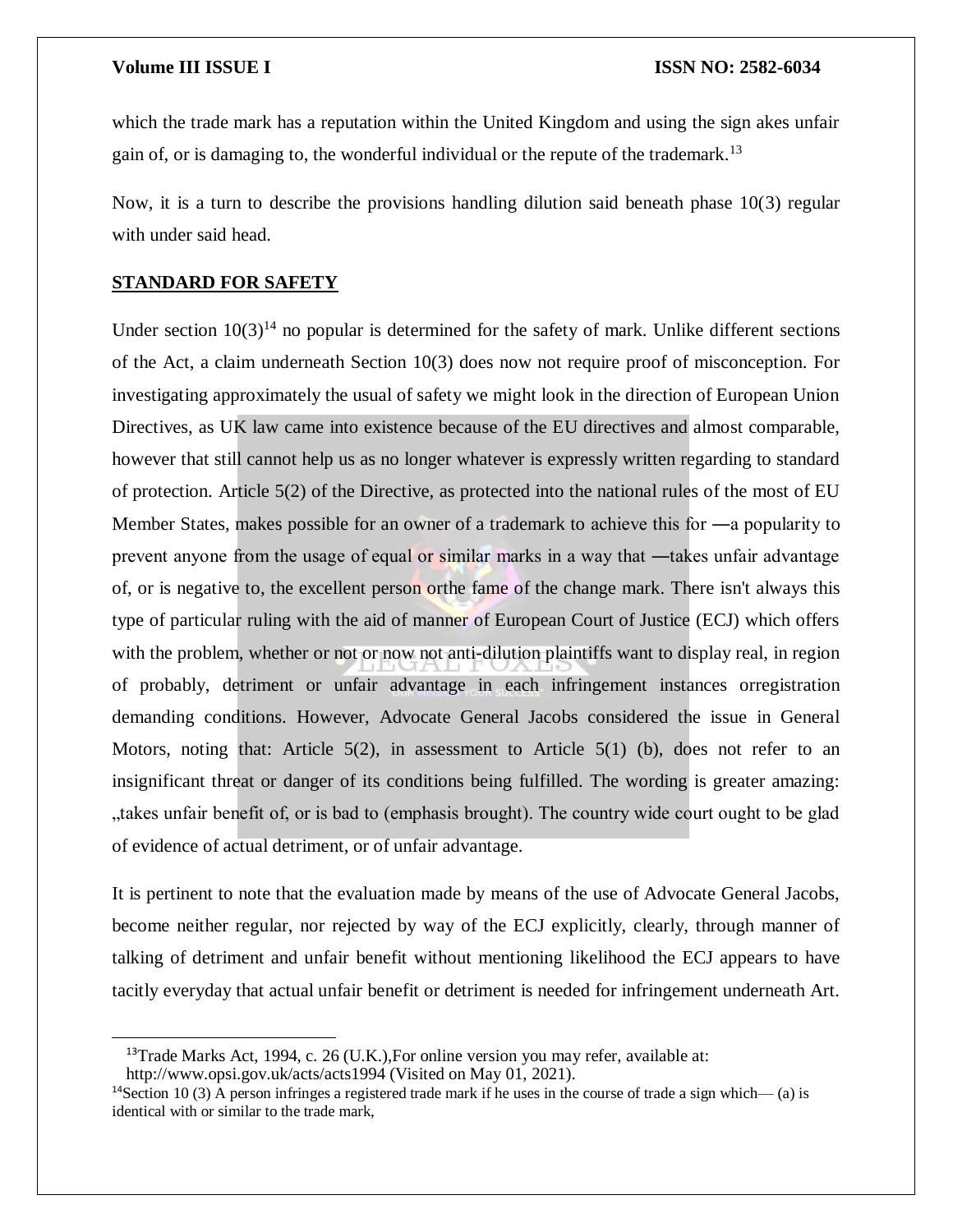5(2) of the Directive. In its maximum recent case on Art. 5(2), the ECJ further kept away from the use of the language of in all likelihood harm, requiring instead that the later sign ought to have the effect that the applicable segment of the majority establishes a hyperlink among the sign and the mark.

It is to be mentioned that ECJ did now not kingdom expressly about the difficulty of real detriment or likelihood of detriment, however there may be an implied view of the ECJ in setting up the actual detriment' is favored of protection, that may be inferred from the General Motors case.

The problem may additionally stand up in proving actual detriment, as there's no explicit authority through the ECJ, as to how to reveal real detriment. The high-quality steering as to how actual detriment‖ can be confirmed comes from the Advocate General in General Motors.

The taking of unfair advantage or the suffering of detriment want to be properly substantiated, this is to say, nicely established to the pleasure of the country wide courtroom the country wide court need to be satisfied with the aid of evidence of actual detriment, or of unfair advantage. The specific method of adducing such evidence ought to in my opinion be a keep in mind for countrywide guidelines of evidence and technique, as inside the case of setting up chance of bewilderment: see the 10th recital of the preamble.<sup>15</sup>

#### **CONCLUSION**

 $\overline{\phantom{a}}$ 

Finally, via the usage of concluding, I could say that neither US, nor UK has followed regulation in a way it come to be supposed via Schechter. It is evolved grade by grade and now it's miles the part of the most of the worldwide locations. By analyzing the policies of US and UK, it may be concluded that each the global places are very intense about the safety of specialty of mark. There is usually a scope for development and consequently above stated idea if covered below the regulation of respective country, that could certainly make laws greater effective and appropriate. There are some similarities and dissimilarities the diverse US and UK, regarding regulation of dilution.

<sup>15</sup>Case C-375/97, General Motors Corp. v. Yplon, S.A., [1999] E.C.R. I-5421, [1999] E.T.M.R.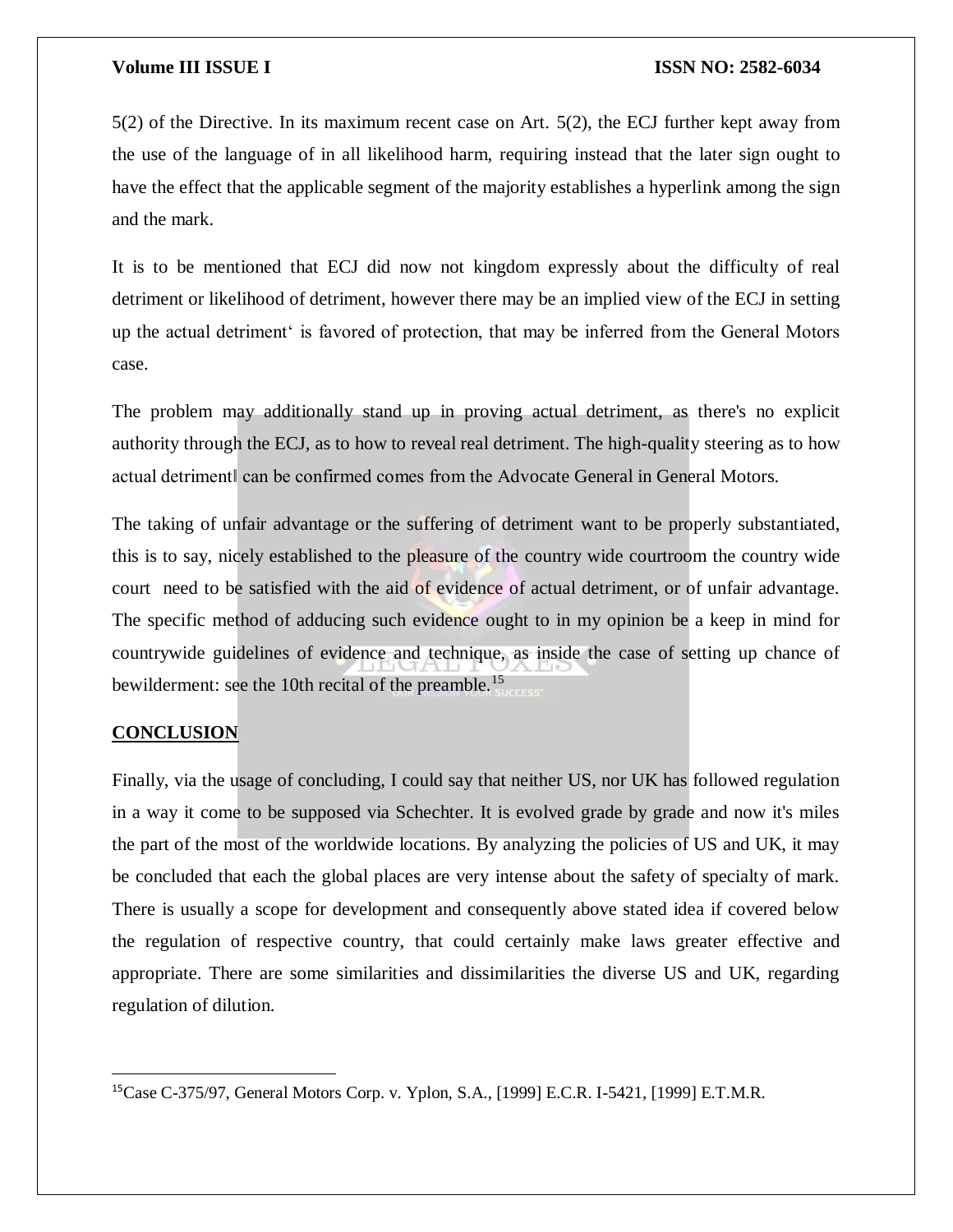If TDRA is amended as recommended, then it can be greater effective and after that any countrywants to adopt an powerful law, TDRA might be better manual to the ones countries. I moreover revel in that UK regulation of dilution isn't very comprehensible; consequently UK should look in the path of US regulation for change below the law of dilution underneath respective sections.

#### **BIBLIOGRAPHY**

• Alexander, Miles J., Davis, Theodore H. And Estrin, Lauren, The Historic Foundation of Dilution Doctrine in Trademark Law', World Extra, (May 2008)

• Beebe, Barton, A Defense of the New Federal Trademark AntidilutionLaw' FordhamIntell. Prop. Edia&Ent. L.J. [Vol. 16:1143]

• Bhaskar, Brajendu, 'Trademark Dilution Doctrine: The Scenario Post TDRA, 2005', 1 NUJS L. Rev. (2008)



• Gangjee, Dev, The Polymorphism of Trademark Dilution in India', 17 Transnat'l L. & HGA Contemp. Probs. 601 (2008)

• Klerman, Daniel, Trademark Dilution, Search Costs, and Naked Licnnsing', seventy 4 Fordham L. Rev. 1759, 1762 (2006)

• Kerdel, Sabine Casparie, Dilution Disguised: Has the Concept of Trade Mark Dilution Made Its Way into The Laws Of Europe' E.I.P.R. 23(4), 185-195 (2001)

• Middleton, George E., Some Reflections on Dilution, forty two Trademark Rep one hundred 75-176 (1952) McCarthy, J. Thomas, Proving a Trademark Has Been Diluted: Theories or Facts?' 41 Hous. L. Rev. 713, 731–33 (2004)

• Prager, Eric A., The Federal Trademark Dilution Act of 1995: Substantial Likelihood of Confusion, 7 FORDHAM INTELL. PROP. Media &Ent. L.J.

• Rose, Seth Aaron, Towards a Solution for Dilution: Likelihood Instead of Actual Harm' Ohio State Law Journal [Vol. 62: 1869 (2001)]